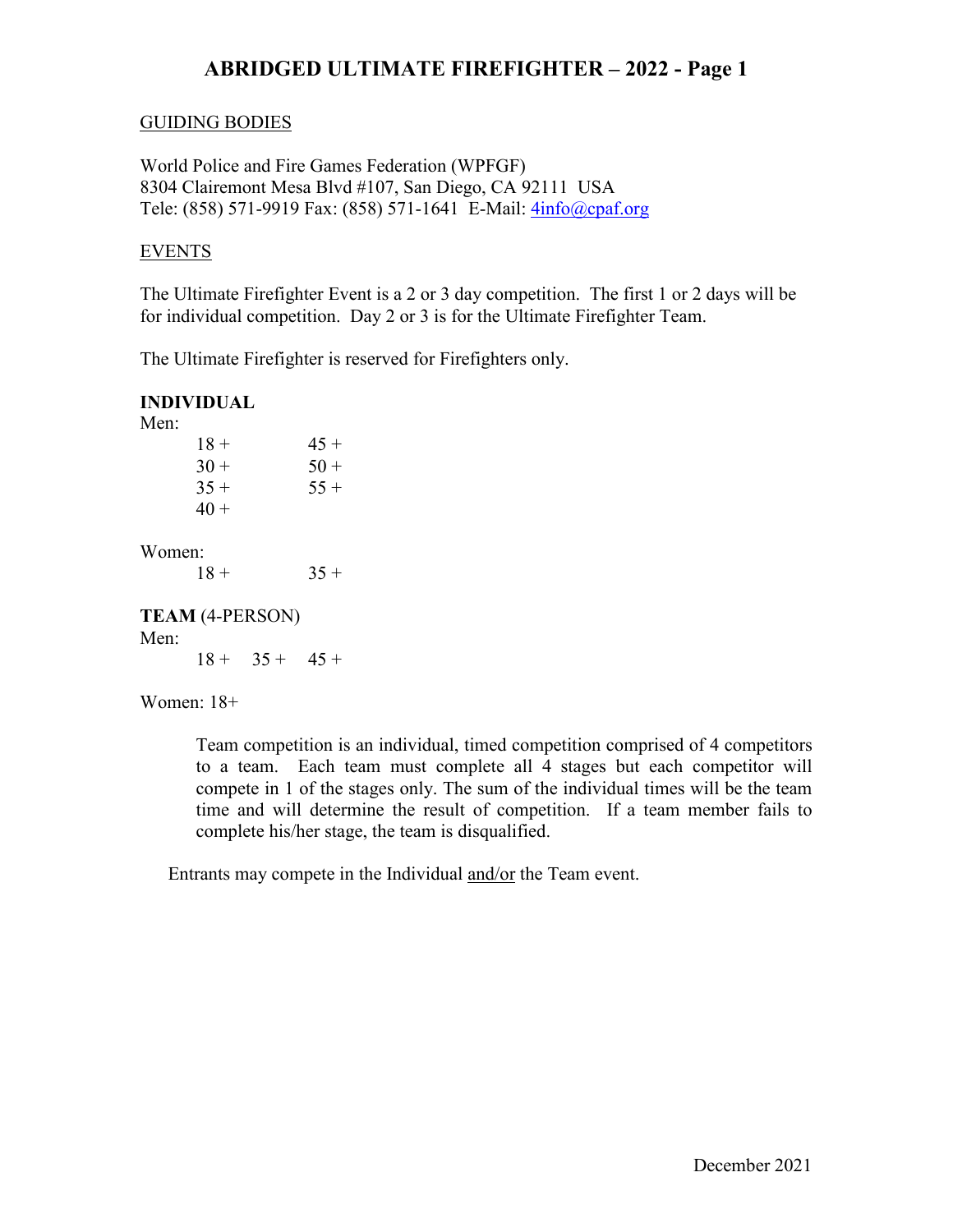#### EQUIPMENT

## **FIREFIGHTER EQUIPMENT**: COMPETITORS WILL SUPPLY TURNOUT COAT AND HELMET (GLOVES ARE OPTIONAL)

Turnout Coats must meet N.F.P.A. 1971 standards on protective ensemble for Structural Fire Fighting. Helmets must be Nationally certified structural Firefighting entry helmets. Note for competitors from departments that use turnout coats and/or helmets which do not meet the above standards: A turnout coat and helmet will be supplied by the Host, if notification is made in advance.

#### **Scoring**

Timing: By stop watch

Penalties:

Do not finish course – disqualification Failure to cross finish line with hose tightly rolled (Stage  $1$ ) – 10 second penalty Stair ascent (Stages  $2 \& 4$ ) – no penalty for missing stairs Stair descent (Stages  $2 \& 4$ ) – must use every stair – 2 second penalty per stair missed Ladder not raised 6 rungs (Stage  $2$ ) – 5 second penalty per rung missed (Note: there is no penalty for raising ladder more than 6 rungs) Ladder butt not out to designated line (Stage  $2$ ) – 5 second penalty Hose when hoisted not placed in designated area  $(Stage 2) - 5$  second penalty Hotel (high rise) pack not in designated area (Stages  $2 \& 4$ ) – 5 second penalty If appliance does not remain connected (Stage  $2$ ) – 10 second penalty If axe blade does not stay in wood block (Stage  $2$ ) – 10 second penalty Keiser Force Machine (Stage 3) – pulling or hooking beam with hammer head pulling beam back: AUTOMATIC DISQUALIFICATION Shot hammer not in designated area  $(Stage 3) - 5$  second penalty Moving cone - dummy drag  $(Stage 3) - 5$  second penalty Touching / Moving cone(s) – obstacle course (Stage 3) – 5 second penalty per cone Chain saw not in designated area  $(Stage 4) - 5$  second penalty False Start (all stages) – 10 second penalty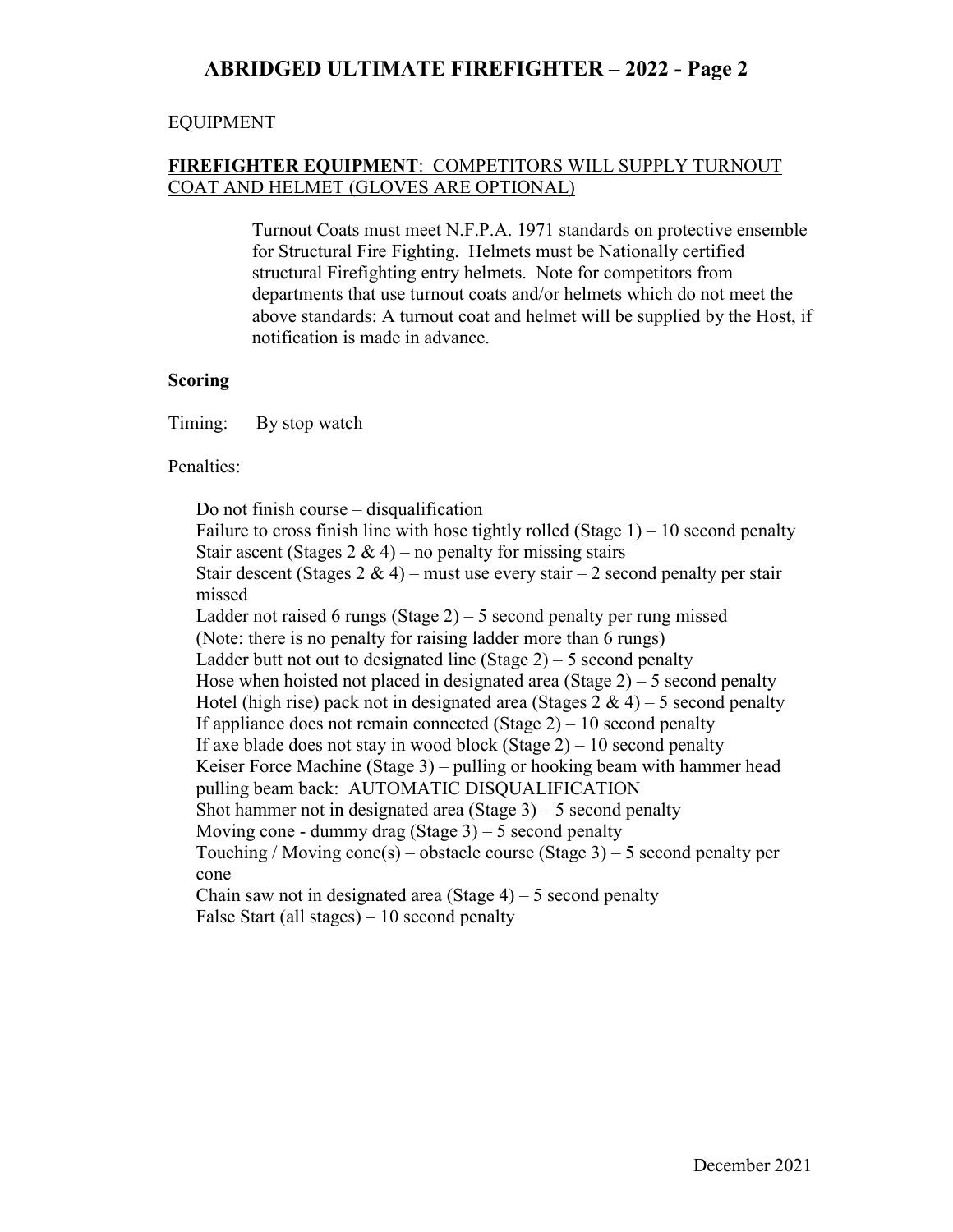#### GENERAL SPORT RULES for Ultimate Firefighter

The Ultimate Firefighter competition is comprised of 4 consecutive stages. Each competitor will complete all 4 stages in one day.

- Stage 1: Hose Task
- Stage 2: Weight and Strength
- Stage 3: Obstacle Course
- Stage 4: High Rise

## **Description of Stages**

## **STAGE 1: Hose task**

Run 25 feet (7.62 meters) to 2 separate 150 foot (45.72 meter) lengths of  $2\frac{1}{2}$ inch (63.5 millimeter or 65 millimeter) hose lines. Place one line over each shoulder, advance the lines to a full 150 feet (45.72 meters) and drag both lines an extra 30 feet (9.144 meters) across designated line. (Note: it is allowed at any point to leave the second hose, drag the first hose over the shoulder across the line and return to the second hose over the shoulder to complete the drag.)

Run 25 feet (7.62 meters) to two 50 foot (15.24 m) unrolled sections of 2  $\frac{1}{2}$ inch (63.5 millimeters or 65 millimeters) hose.

Roll each hose line and carry 60 feet (18.288 meters) to the finish line.

Hose rolls will be carried one in each hand or stacked on top of each other carrying with both arms to the finish line.

Hose rolls must be tightly rolled (cannot fall apart). No tag ends hanging or loosely rolled hose.

If hose unrolls, competitor must stop and re-roll hose.

### **STAGE 2: Weight and Strength**

Run 50 feet (15.24 meters) from start line carrying a 24 foot (7.3152 meters) extension ladder to wall.

Put butt of ladder against wall. Raise ladder 6 rungs, lock it off, and rest it against the tower (butt of ladder must be pulled back from the wall to a designated line – to facilitate a proper climbing angle).

Run to base of tower.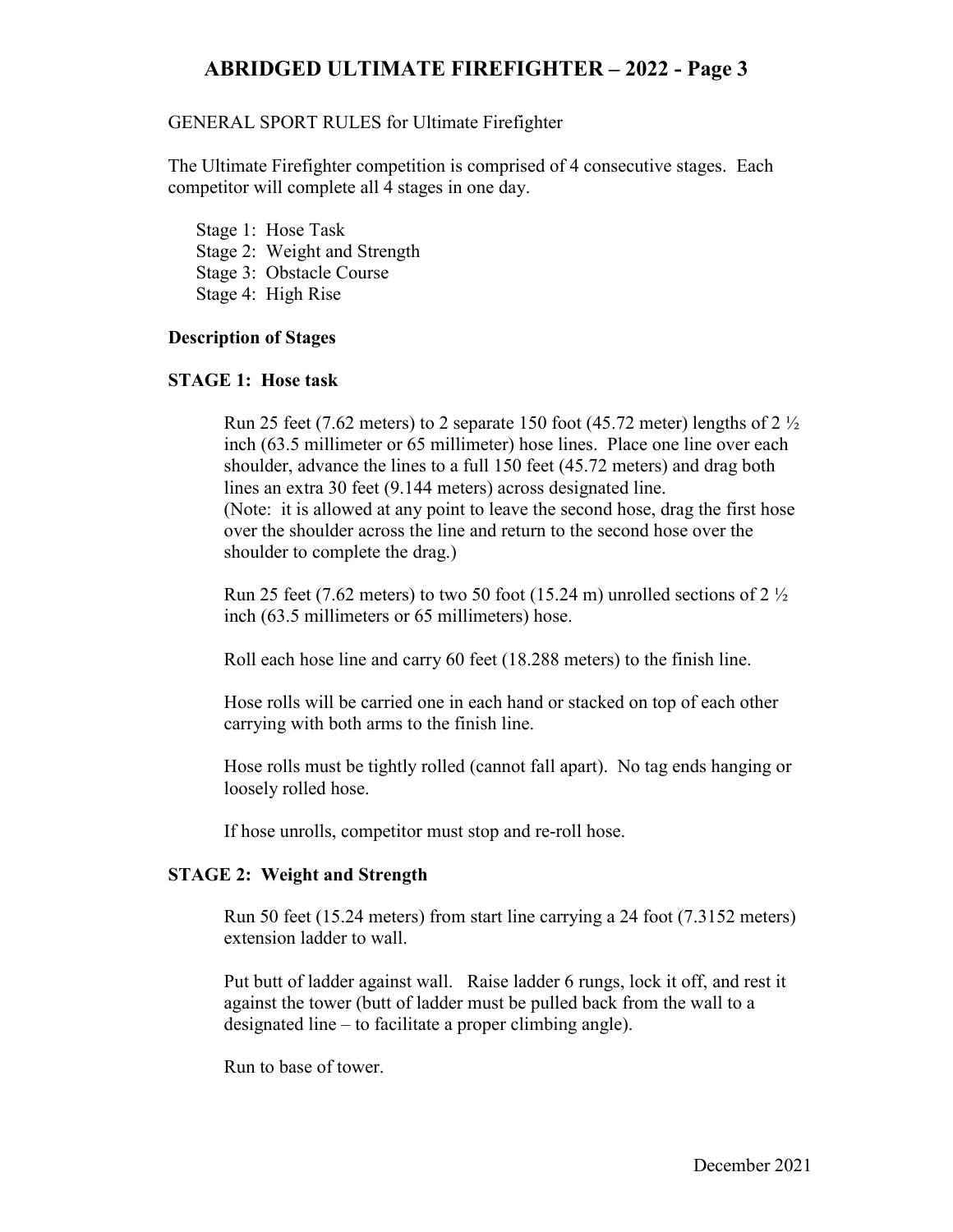Pick up 100 feet (30.48 meters)  $1\frac{1}{2}$  inch (38.1 millimeter) hotel (high rise) pack and carry up the stairs to the top of the tower.

At the top of the tower place hotel (high rise) pack in box or designated area.

From the top of the tower, hoist a 40 pound (18.144 kilograms) hose attached to a rope to the top of the tower and place hose in box or designated area.

Descend the stairs to the base of the tower.

Pick up a master stream nozzle and axe.

Run 25 feet (7.62 meters and screw the nozzle onto an appliance.

Place the axe blade end into a block of wood.

Run 25 feet (7.62 meters) to finish line.

### **STAGE 3: Obstacle Course**

Run 25 feet (7.62 meters) to Keiser force machine.

Drive (hit) the beam 5 feet (1.52 meters) to the end, with a 9 pound (4.08 kilograms) shot mallet hammer.

Place hammer in designated area.

Run 10 feet (3.048 meters) to obstacle course – run through the course around the 5 pylons to the Rescue Dummy and drag dummy 50 feet (15.24 meters) to and around cone and back 50 feet (15.24 meters) across the finish line (all of the dummy must clear the line).

### **STAGE 4: High Rise**

Run 25 feet (7.62 meters) to the base of the tower.

Pick up a 100 feet (30.48 meters)  $1\frac{1}{2}$  inch (38.1 millimeters) hotel (high rise) pack and climb the stairs to the top of the tower.

Place hotel (high rise) pack in a box or designated area.

Descend stairs to base of tower.

Pick up a chain saw and climb stairs to the top of the tower. Chain saw can be carried on shoulder.